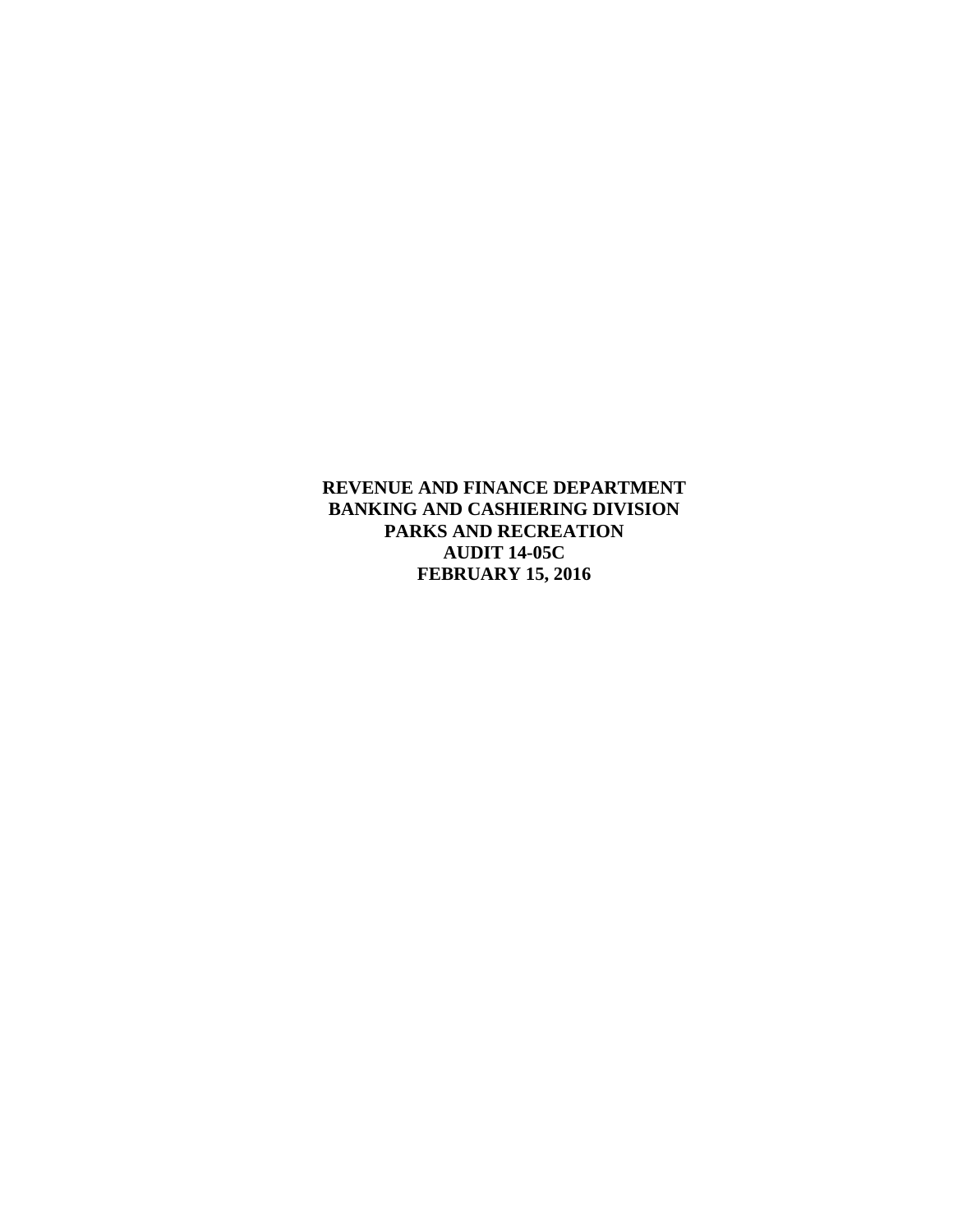# **CITY OF TAMPA**



**Bob Buckhorn, Mayor**

**Internal Audit Department** 

**Christine Glover, Internal Audit Director** 

February 15, 2016

Honorable Bob Buckhorn Mayor, City of Tampa 1 City Hall Plaza Tampa, Florida

RE: Banking and Cashiering-Parks and Recreation, Audit 14-05C

Dear Mayor Buckhorn:

Attached is the Internal Audit Department's report on Banking and Cashiering-Parks and Recreation.

We thank the management and staff of the Banking and Cashiering Division and the Parks and Recreation Department for their cooperation and assistance during this audit.

Sincerely,

/s/ Christine Glover

Christine Glover Internal Audit Director

cc: Dennis Rogero, Chief of Staff Sonya Little, Chief Financial Officer Greg Bayor, Director of Parks and Recreation Lee Huffstutler, Chief Accountant Lisa Grizzle, Parks and Recreation Manager Michael Fitzgerald, Accounting Operations Manager

**306 E. Jackson Street, 5N Tampa, Florida 33602 (813) 274-7159 FAX: (813) 274-5660** 

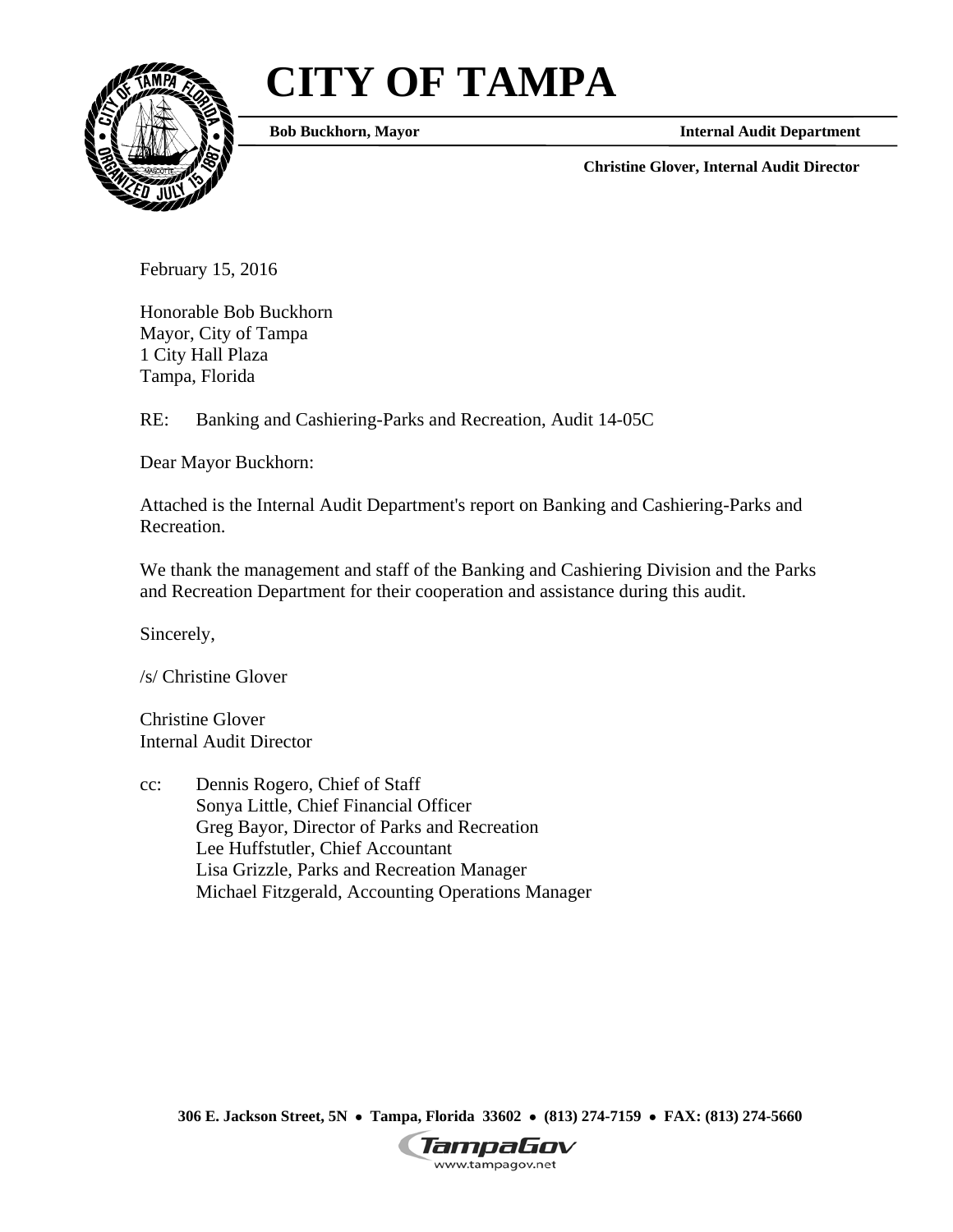#### **REVENUE AND FINANCE DEPARTMENT BANKING AND CASHIERING DIVISION PARKS AND RECREATION AUDIT 14-05C FEBRUARY 15, 2016**

/s/ Melinda Jenzarli \_\_\_\_\_\_\_\_\_\_\_\_\_\_\_\_\_\_\_\_\_\_\_\_\_\_\_\_\_\_\_\_\_\_\_\_\_\_\_

Auditor

/s/ Christine Glover \_\_\_\_\_\_\_\_\_\_\_\_\_\_\_\_\_\_\_\_\_\_\_\_\_\_\_\_\_\_\_\_\_\_\_\_\_\_\_

Audit Director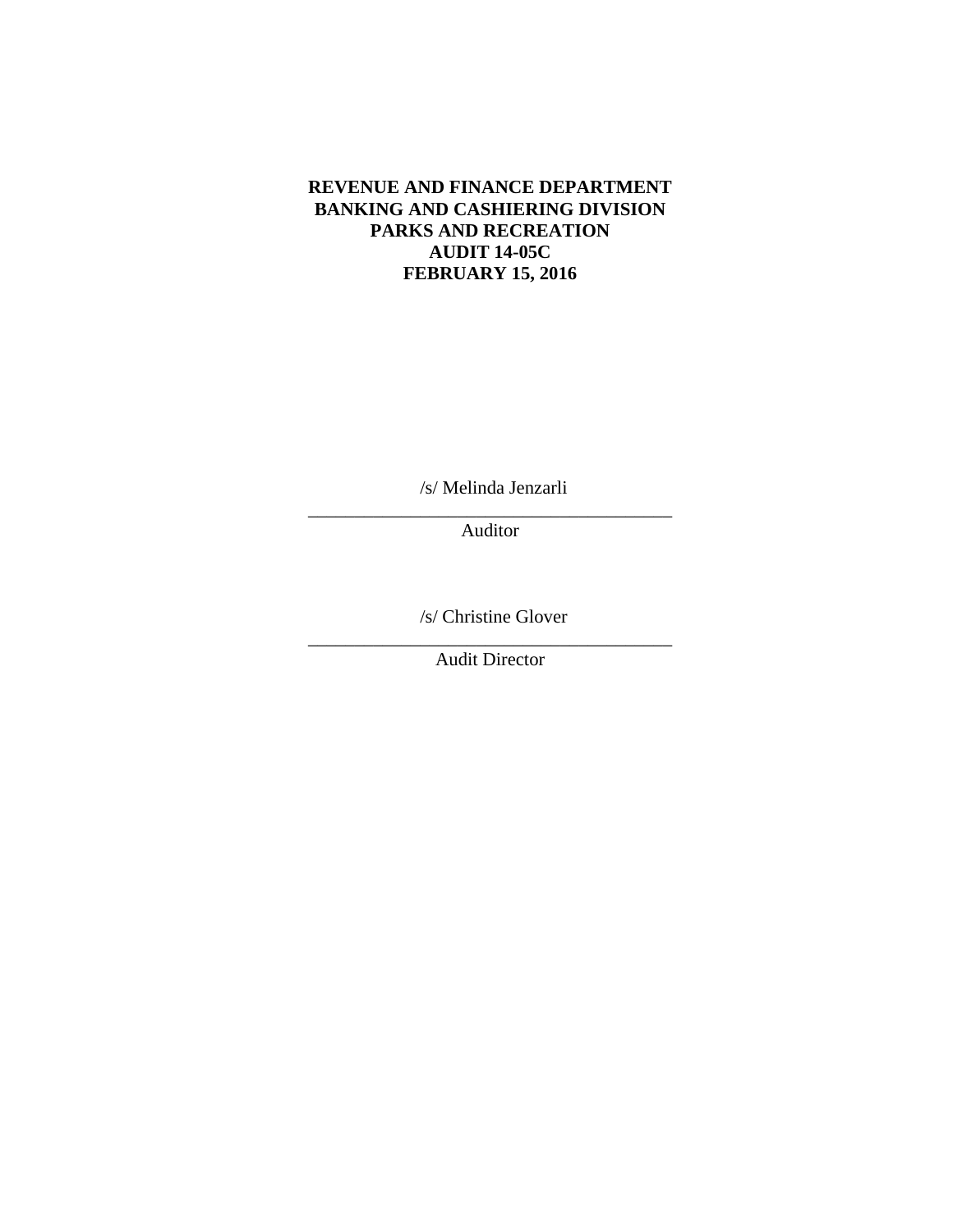#### **REVENUE AND FINANCE DEPARTMENT BANKING AND CASHIERING DIVISION PARKS AND RECREATION AUDIT 14-05C**

## **BACKGROUND**

The Banking and Cashiering Division is a unit of the Revenue and Finance Department and is responsible for the oversight and reconciliation of all cash equivalents received Citywide.

The Parks and Recreation Department has 43 sites located throughout the City that provide programs and services to the community and are cash collection points. The RecTrac system is used by the Parks and Recreation Department to manage enrollments in programs and to track fees assessed, and payments received. The Banking and Cashiering Division perform the bank reconciliation for the 43 sites. From October 1, 2013, through March 31, 2014, \$932,380 was collected for programs and services provided by the Parks and Recreation Department.

# **STATEMENT OF OBJECTIVES**

This audit was conducted in accordance with the Internal Audit Department's FY 2014, Audit Agenda. The objectives of this audit were to ensure that:

- 1. Payments received at the Parks and Recreation sites are accounted for, recorded in RecTrac, and interfaced with Oracle properly.
- 2. Refunds made to customers in RecTrac are appropriate.
- 3. Transactions voided in RecTrac are appropriate.
- 4. Payments received are deposited at the bank and bank reconciliations are completed and reviewed.

## **STATEMENT OF SCOPE**

We have conducted an audit of cash handling of the Parks and Recreation Department. The audit period covered October 1, 2013, through March 31, 2014, and included a review of internal controls over payments received, recorded, and deposited. Original records and copies were used as evidence and verified through observation and physical examination.

## **STATEMENT OF METHODOLOGY**

To achieve the audit objectives data was extracted from the Parks and Recreation RecTrac system for program enrollees, payments received, and transaction refunds and voids. Bank deposit data was obtained from the Bank of American CashPro system and compared to daily transactions processed in RecTrac to verify payments received were deposited. Data analysis techniques, including statistical sampling, were used for our testing. The RecTrac data used in this audit was assessed and deemed reliable.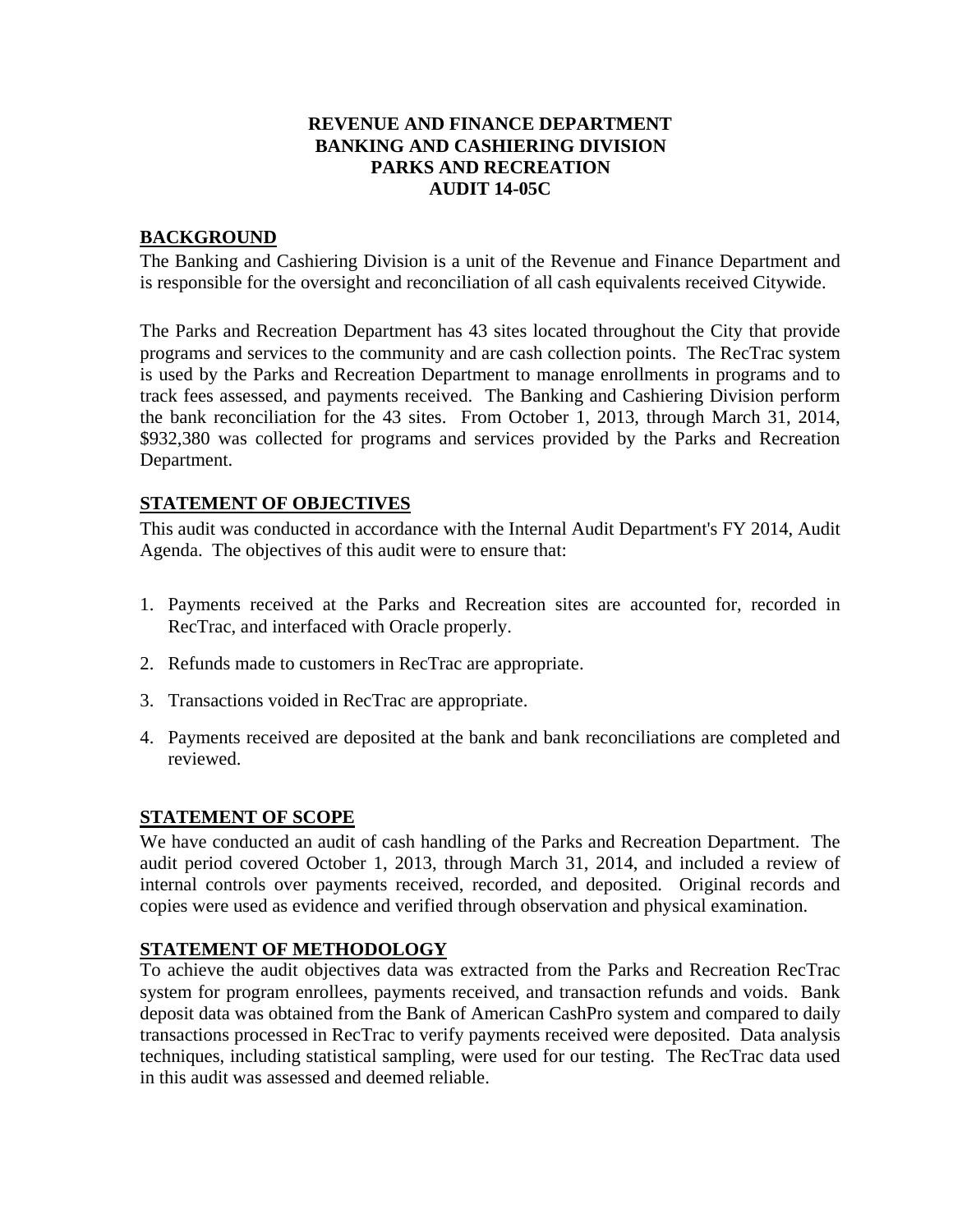## **STATEMENT OF AUDITING STANDARDS**

We conducted this performance audit in accordance with generally accepted government auditing standards. Those standards require that we plan and perform the audit to obtain sufficient, appropriate evidence to provide a reasonable basis for our findings and conclusions based on our audit objectives. We believe that the evidence obtained provides a reasonable basis for our findings and conclusions based on our audit objectives.

#### **AUDIT CONCLUSIONS**

Based upon the test work performed and the audit recommendations noted below, we conclude that:

- 1. Payments received at the Parks and Recreation sites were accounted for, recorded in RecTrac and interfaced with Oracle properly. Cash handling policies and procedures could be better communicated to the staff; and cash access controls could be improved.
- 2. Refunds made to customers in RecTrac were appropriate. Policies and procedures should be developed for processing refunds.
- 3. Transactions voided in RecTrac were appropriate.
- 4. Overall, the payments reviewed in our testing were deposited at the bank. Improvements could be made to the bank reconciliation process to strengthen internal controls. Modifications to the current bank deposit procedures could improve efficiencies and reduce possible liability to the City.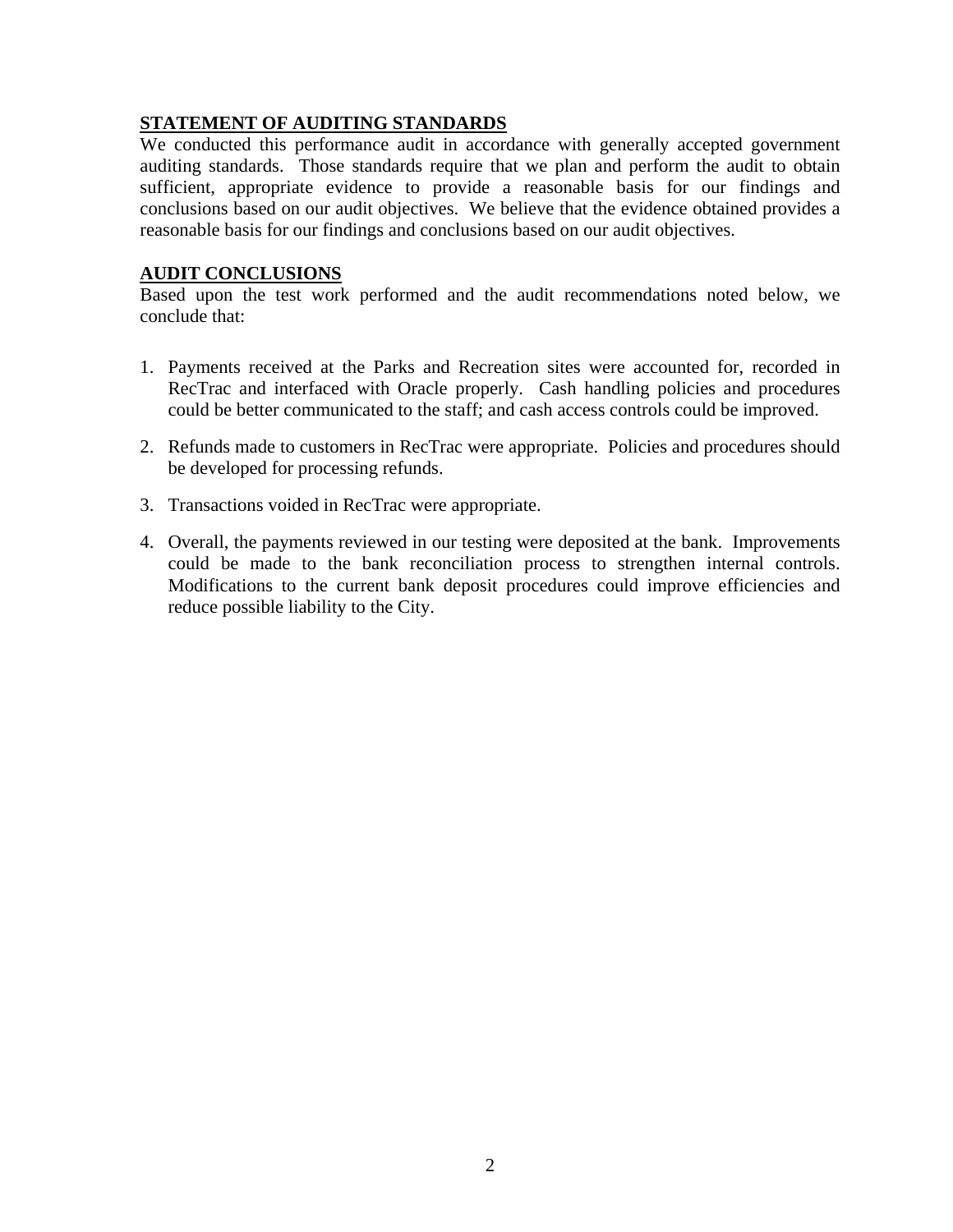# **BANK DEPOSITS AND RECONCILIATION**

STATEMENT OF CONDITION: The deposit paperwork for each of the 43 Parks and Recreation sites is driven to the administrative offices by a Parks and Recreation employee. The paperwork is then driven to the Banking and Cashiering Division by another Parks and Recreation employee for the Accounting Technician I to perform the bank reconciliation. From October 1, 2013, to March 31, 2014, on average deposits were made 15 times per day. In addition, 905 (50%) of the 1,803 deposits made during the audit period were under \$100 and 1,687 (94%) were under \$1,000. The average single daily deposit was \$371.

During our bank deposit and reconciliation testing, one transaction for \$200 was not deposited at the bank. This was not identified in the bank reconciliation process because this site had never delivered the paperwork or made the deposit.

CRITERIA: A reasonable threshold should be set for when a deposit should be made, i.e., over a certain dollar amount and/or at least once a week. Proper bank reconciliation requires transactions directly from a source records system to be reconciled to a bank statement.

CAUSE: Per the bank deposit process update memo issued to the Parks and Recreation staff on July 31, 2012, sites that collect \$100 or more must deposit the funds the following day. At a minimum, a deposit must be made every Friday. Immediately after the deposit has been made at Bank of America, the memo instructs the staff to drive to the administrative offices to turn in the paperwork. The current process does not require the RecTrac data to be independently pulled by the Banking and Cashiering Division for the reconciliation.

EFFECT OF CONDITION: Inefficient use of City resources and an increase in liability from requiring employees to drive their personal vehicles on City business and an inability to verify all collections were deposited at the bank.

RECOMMENDATION 1: The Parks and Recreation Department should consult with the Banking and Cashiering Division about updating the bank deposit process to improve efficiencies and minimize liability to the City. Possible updates may include:

- Increase the mandatory deposit threshold of \$100 to reduce the frequency of trips made to the bank by employees in their personal vehicles.
- Consider alternative methods including scanning, interoffice mail, and RecTrac access/reporting to provide the necessary deposit information to the Banking and Cashiering Division.
- Require the sites to report the days included in the deposit to the Banking and Cashiering Division for the Accounting Tech I to independently pull the RecTrac reports to verify the amounts deposited agree with the totals in RecTrac for each site.
- Set up each site with a unique bank reference number to assist in the bank reconciliation process.

MANAGEMENT RESPONSE: Management concurs with this recommendation. The Banking Division and the Parks and Recreation Department reviewed and updated the bank deposit process to improve efficiencies and minimize liability to the City. The process was completed in October 2015.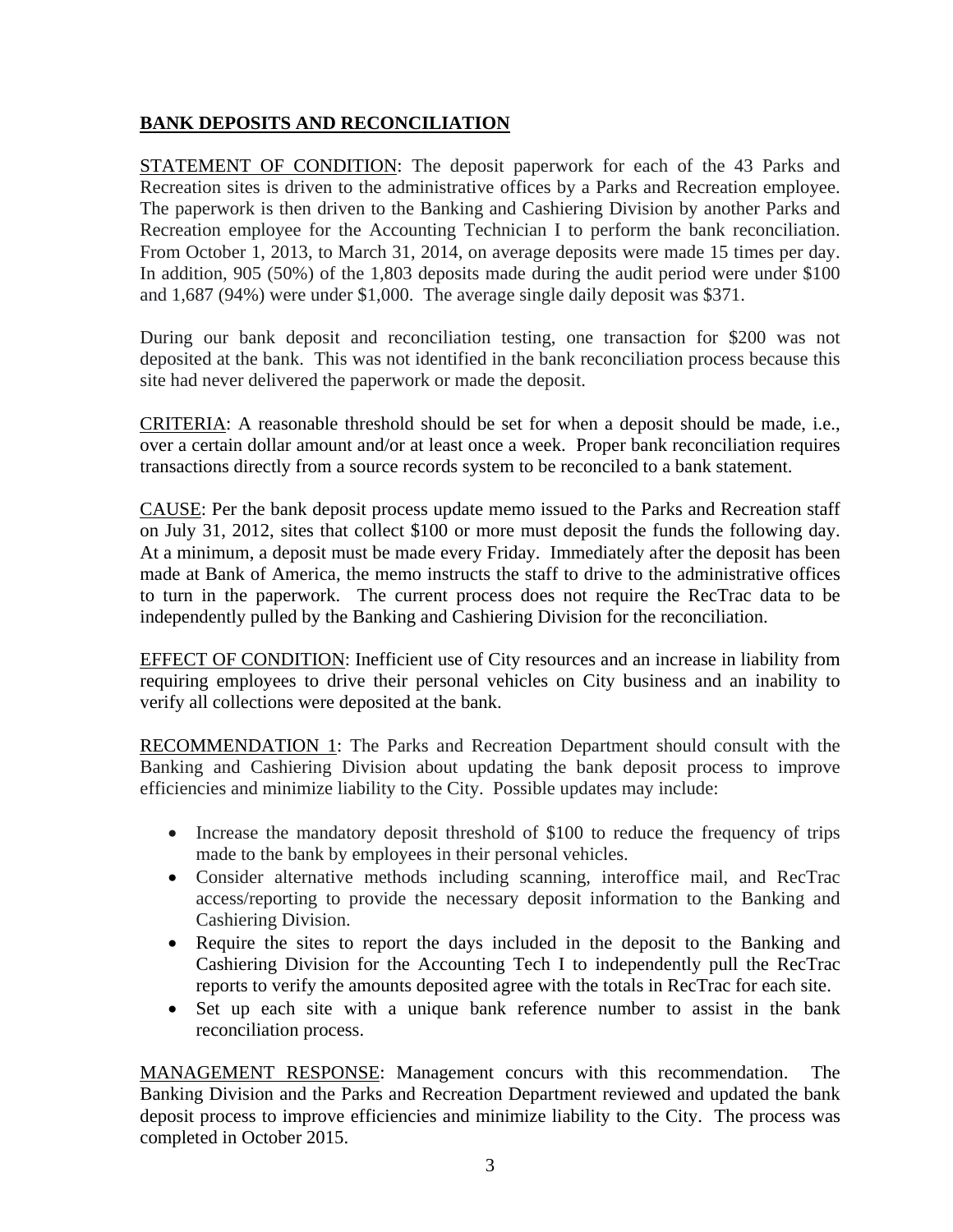## **POLICIES AND PROCEDURES**

STATEMENT OF CONDITION: Internal Audit performed a surprise cash count at 16 of the 43 Parks and Recreation sites. Only one (6%) of the 16 had the Bank and Debt Management Cash Collection Point Policies and Procedures onsite and limited access to receipts collected to one person. In addition, the staff interviewed at 11 of the 16 sites (69%) stated that they had not received formal cash handling training. The last formal cash handling training conducted by the Banking and Cashiering Division was in 2011.

CRITERIA: City employees that are required to handle cash should receive training and have policies and procedures to follow.

CAUSE: The Banking and Debt Management Cash Collection Point Policy and Procedures have not been distributed and communicated throughout the Parks and Recreation sites since 2011. In addition, ongoing training has not been conducted to keep existing and new employees up to date on proper cash handling controls.

EFFECT OF CONDITION: Possible errors and undetected misappropriation of funds.

RECOMMENDATION 2: The Revenue and Finance and Parks and Recreation Departments should work together to identify key staff at each site to perform the cash handling functions. These employees should be required to receive cash handling training and sign the Banking and Debt Management Cash Collection Point Policy and Procedures. Ongoing training should be conducted to ensure all Parks and Recreation employees assigned to cash handling responsibilities stay current and can be held accountable for the proper cash handling policies and procedures.

MANAGEMENT RESPONSE: Management concurs with this recommendation. The Banking Division provided on-site consulting assistance during the RecTrac software implementation. Assistance was provided for cash handling procedures, proper accounting table configuration, financial reporting, bank deposit processes and cash reconciliation procedures. Additionally, the Banking Division has provided surprise cash audits at various locations to ensure proper procedures are being followed.

The Banking Division and the Parks and Recreation Department conducted joint training on February 10, 2016. The Banking Division will provide training every other year. The Parks and Recreation Department will conduct individual employee training during on-boarding, as well as more frequent annual training (to assist with employee turnover knowledge base).